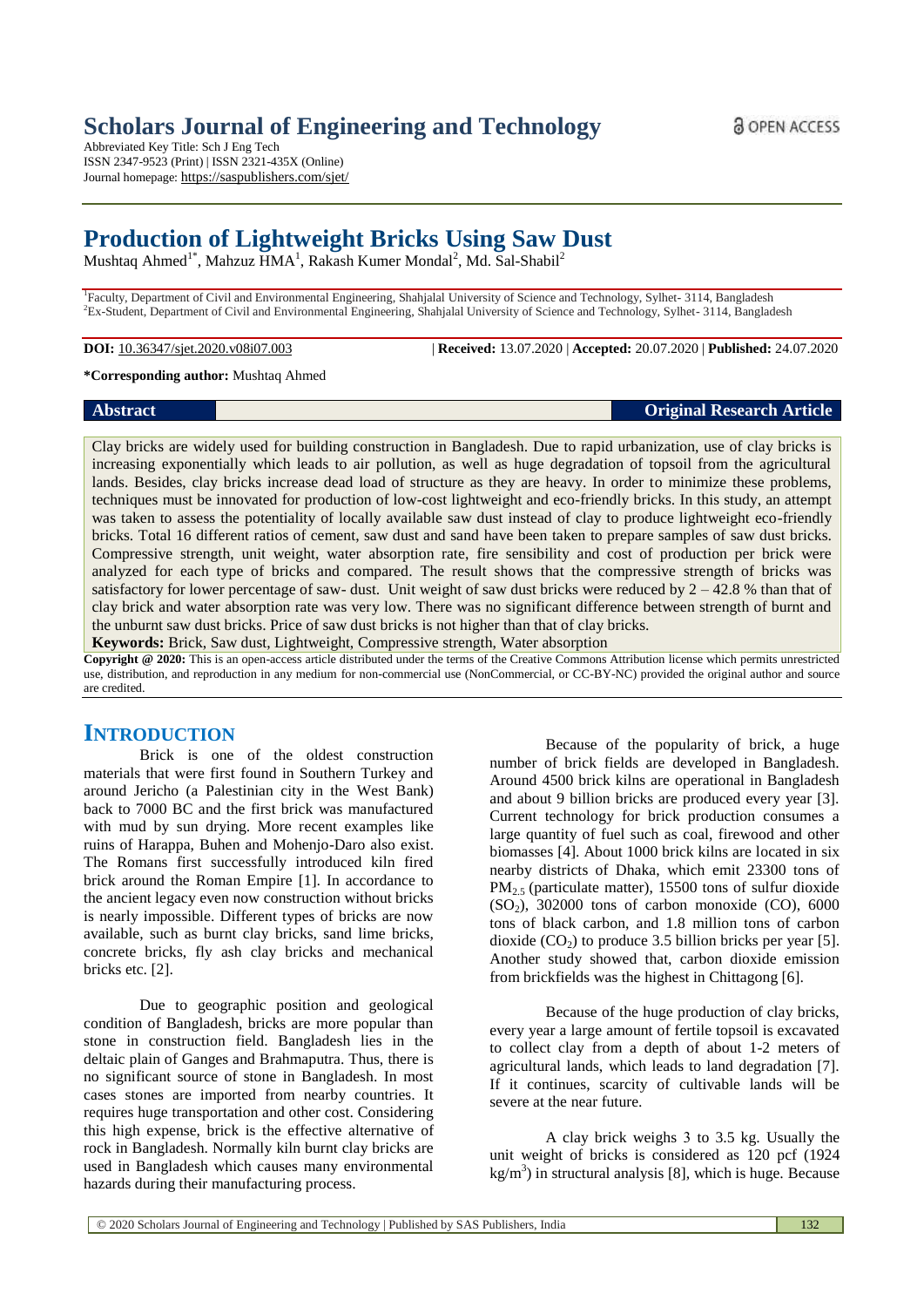of this heavy weight, it certainly increases the dead load on the structure as well as inertia force [9], which have adverse effect during earthquake. Heavy weight also increases the material cost. Considering this heavy weight and environment pollution, the present study was conducted to manufacture light weight bricks using different ratios of cement, saw dust and sand.

About 3.34 million tons of wood waste is generated per year during wood conversion from 4800 sawmills in Bangladesh, where 0.99 million tons of waste is saw dust [10]. This huge amount of saw dust has no significant use except a small portion as fuel for cooking. So, use of saw dust as brick component would be beneficial from the point of waste minimization too.

Some works have been found which are like the field of this study. Kayali [11] conducted a study for manufacturing bricks using fly ash. The manufacturing process, technique and equipment were used as for clay bricks. The manufactured bricks were found 28% lighter than clay bricks and compressive strength was found higher than 40 MPa.

Turgut and Algin [12] concluded in their study that compressive strength, flexural strength, unit weight, ultrasonic pulse velocity (UPV) and water absorption values of manufactured bricks from

limestone dust and wood sawdust satisfy the relevant international standards. They had also shown that the compressive strength is inversely related with amount of wood saw dust.

Kadir and Mohajerani [13] assessed potential of constructing fired clay bricks from cigarette butts. The result explores that the density of fired bricks reduced by 8- 30% depending on the percentage of cigarette butts. The compressive strength of brick was found to be 12.57, 5.22 and 3.00 MPa for 2.5, 5.0 and 10% of cigarette butts respectively.

A study [14] was conducted to produce lightweight bricks using natural wastes like orange peels and coconut wastes. It was found that the compressive strengths of such kind of bricks were gradually decreased with relative increment of waste materials. Figure- 1 shows the variation of strength with respect to waste used.

Mahzuz HMA, Ahmed IU, Singha KK, Sharmin R [15] used styrofoam to produce lightweight bricks in his research work. Styrofoam bricks decreases dead load on structures, but styrofoam is highly fire sensitive (melting point is  $210-249^{\circ}$ C).



**Fig-1: Compressive strength of bricks with different percentage of natural wastes (Source: Arshad, 2014)**

# **MATERIALS AND METHOD**

#### **Materials**

The study was conducted in Sylhet city of Bangladesh. The materials that have been used in this study are cement, saw dust and sand. Saw dust was collected from the nearby sawmills of Sylhet. Portland Limestone Cement (Clinker 65-79%, Limestone 21- 35%, Gypsum 0-5% and BDS EN 197-1:2003 CEM II/B-L 42.5 N) was used as binding material. After collecting the materials basic physical properties were examined. The physical properties of saw dust and sand are given bellow in Table-1.

| Table-1: Physical properties of saw dust and sand |  |  |
|---------------------------------------------------|--|--|
|---------------------------------------------------|--|--|

| <b>Material</b> | FM   | <b>Unit Weight</b>      |
|-----------------|------|-------------------------|
| Saw dust        | 2.37 | $187.56 \text{ kg/m}^3$ |
| Sand            | 2.30 | $1570 \text{ kg/m}^3$   |

Based on volume of materials (cement, saw dust and sand) 16 different mix ratios were considered to prepare specimens, among them 5 ratios were without sand and other 11 ratios were with sand. So, samples were divided into two categories:

- Type-1: Bricks made by saw dust and cement (cement: saw dust)
- Type-2: Bricks made by saw dust, cement and sand (cement: saw dust: sand)

The mix ratios are shown in Table- 1 and Table-2. The Water- Cement Ratio (w/c) of 0.485 was used for all mix ratios.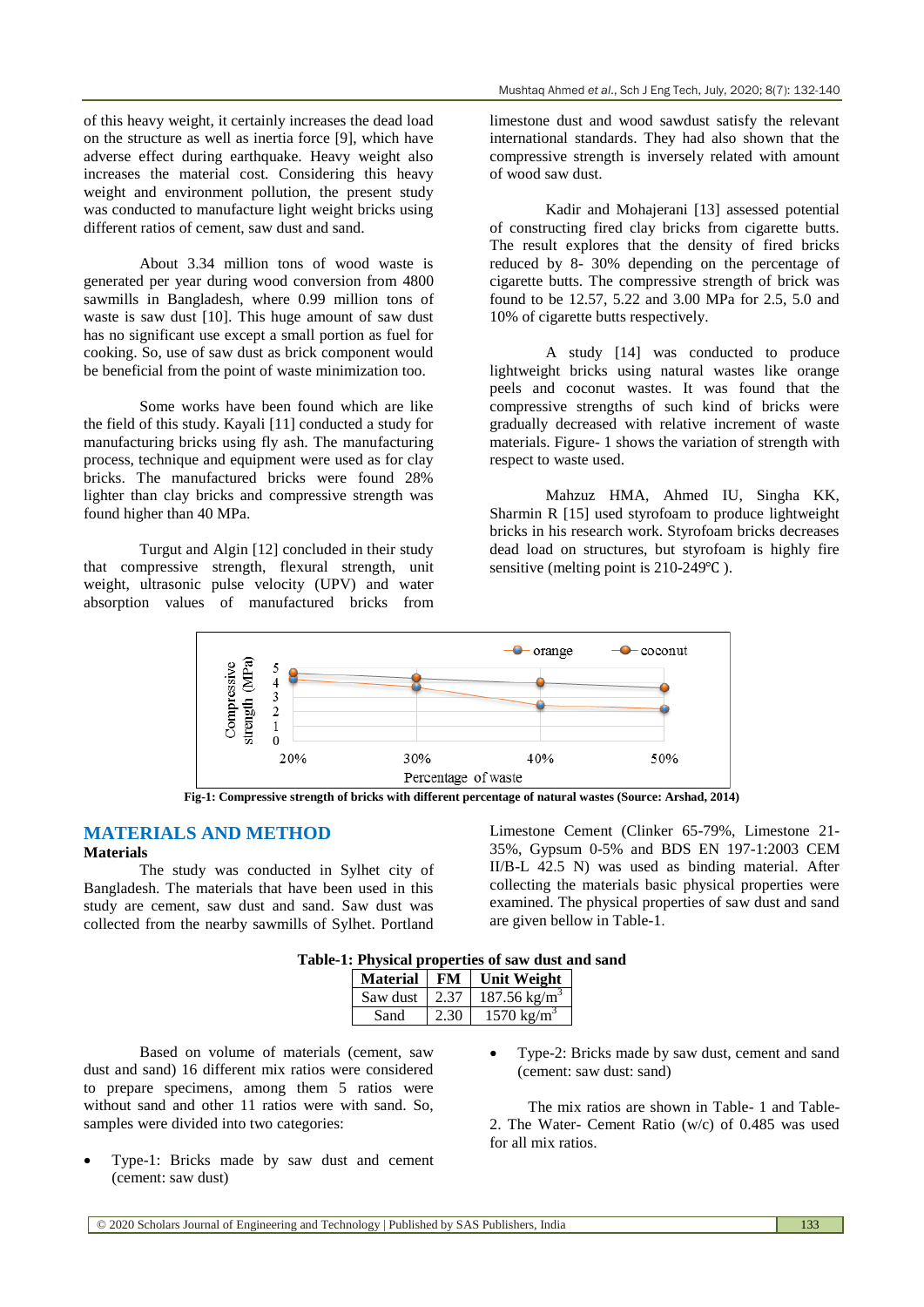| <b>Mix Ratio</b> | <b>Mix Ratio</b>         |  |
|------------------|--------------------------|--|
| No.              | (cement: saw dust: sand) |  |
|                  | 1:1:0                    |  |
|                  | 1:1.5:0                  |  |
|                  | 1:2:0                    |  |
|                  | 1:2.5:0                  |  |
|                  | 1:3:0                    |  |

## **Table- 2: Different mix ratios of type- 1 saw dust bricks (sand excluded)**

# **Table- 3: Different mix ratios of type- 2 saw dust bricks (sand included)**

| <b>Mix Ratio</b> | <b>Mix Ratio</b>         |  |
|------------------|--------------------------|--|
| No.              | (cement: saw dust: sand) |  |
| 6                | 1:3.9:1.3                |  |
| 7                | 1:3.3:1.3                |  |
| 8                | 1:3:1.4                  |  |
| 9                | 1:2.7:1.4                |  |
| 10               | 1:2.5:1.4                |  |
| 11               | 1:2.3:1.4                |  |
| 12               | 1:1.9:1.4                |  |
| 13               | 1:1.8:1.3                |  |
| 14               | 1:1.7:1.3                |  |
| 15               | 1:1.3:1.3                |  |
| 16               | 1:1:1.5                  |  |

#### **Mixing and molding**

Proper mixing and measurement of the materials are very important to obtain the desired strength of the specimen. Mixing of material was conducted manually and the consistency of the mixing was maintained. Wooden molds were used, dimension

of which was 241.3 mm  $\times$  114.3 mm  $\times$  69.85 mm, as for conventional clay bricks in Bangladesh. Three samples for each ratio have been made. The manufactured bricks were kept in a room temperature for 2 days before unmolding. Figure- 2 shows the bricks after unmolding.



**Fig-2: Saw dust bricks after unmolding**

#### **Curing**

Curing was done after unmolding the bricks as cement was used as binding material. 28 days long curing process was conducted in room temperature. During the curing time, weight of the bricks was measured after 7, 14, 21 and 28 days to determine their water absorption rate.

#### **Compressive strength test**

Compressive strength has been tested in two phases: one was before burning the bricks and another was after burning. Compressive strength test was done according to the ASTM standard C67-03a [16]. 3 brick samples were tested from each mix ratio and then the corresponding results were averaged to obtain the final compressive strength. The readings were taken after formation of cracks on the brick surface. Some failure modes are shown in figure- 3.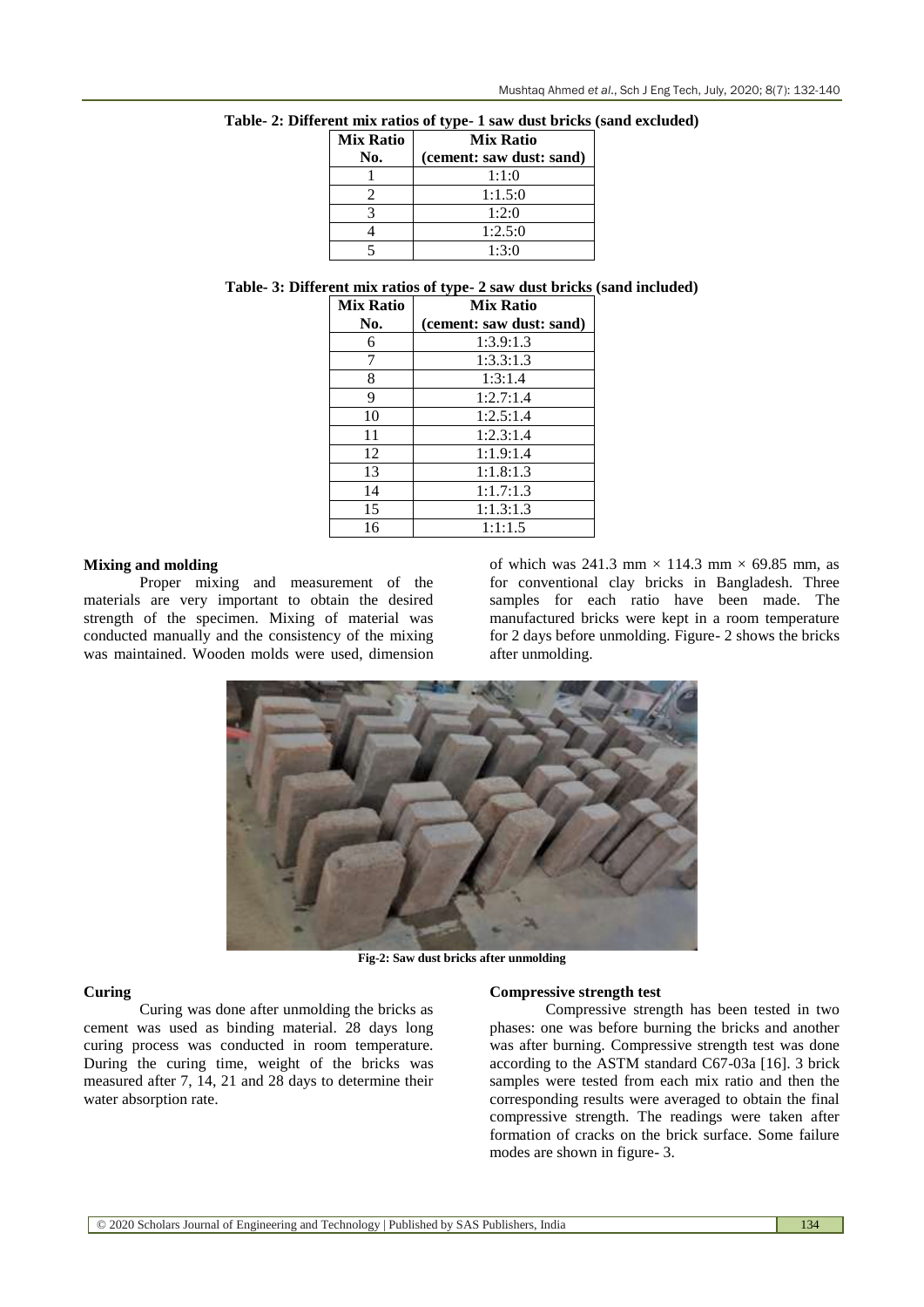

**Fig- 3: Cracks on the bricks at the time of failure**

### **Water absorption test**

After unmolding, the dry weight of the saw dust bricks was measured. Then the saw dust bricks were submerged into curing tank. Using the recorded weights of the saw dust bricks after 7, 14, 21 and 28 days, the absorption rates were determined for all 16 mix ratios according to ASTM C20 method [17].

#### **Fire sensibility test**

As wood is a flammable material, Digital Muffle Furnace was used to check fire sensitivity of the bricks. Ignition temperature of wood placed in an oven is 700°F (371.1°C). At this temperature wood catches fire almost immediately. At oven temperatures of 450°- 500°F (232.2°C- 260°C), the wood gradually chars and usually ignites after several hours [18]. Considering these facts temperature at muffle furnace was kept 350°C. The inner textures of the burnt and unburnt bricks are shown in figures- 4 and 5 respectively.



**Fig- 4: Inner texture of bricks after burning**



**Fig-5: Inner texture of unburnt brick**

# **Brick standards**

For comparing the results of different tests some standards for bricks are discussed here. There are two standards available in Bangladesh: one is Standard

of Local Government Engineering Department of Bangladesh (LGED Standard, 2005) and another is Bangladesh Standard (BDS 208:2009). The standard of LGED is given below in table- 4.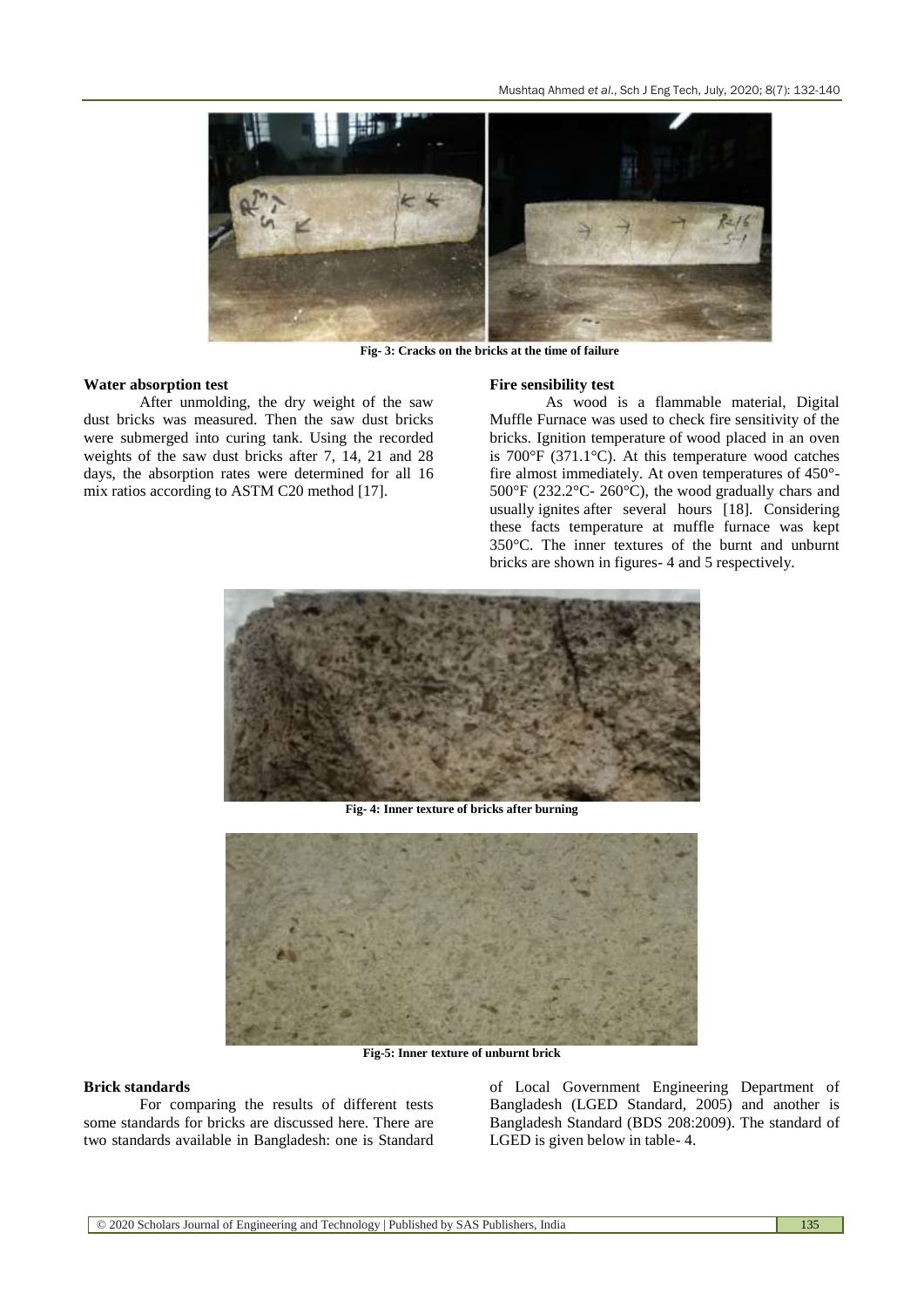| Table-4: LGED standard of bricks |                                       |                                      |  |  |
|----------------------------------|---------------------------------------|--------------------------------------|--|--|
| <b>Type of bricks</b>            | Minimum compressive strength of brick | <b>Maximum water absorption rate</b> |  |  |
|                                  | (MPa)                                 | $($ %)                               |  |  |
| <b>First class</b>               | 13.7                                  | 20%                                  |  |  |
| Picket (Jhama)                   | 16.7                                  | 15%                                  |  |  |
| <b>First-class machine-made</b>  | 20.6                                  | 10%                                  |  |  |
| <b>bricks</b>                    |                                       |                                      |  |  |
| <b>Perforated</b>                | 20.6                                  | 12%                                  |  |  |
| <b>Clinker</b>                   | 55.1                                  | 15%                                  |  |  |

According to Bangladesh Standard there are three grades of bricks: S Grade, A Grade and B Grade, minimum compressive strengths of which are 24.13 MPa, 15.17 MPa and 10.34 MPa respectively [19]. ASTM C62 (2006) refers the standard of building bricks for three weather conditions: Severe Weather (SW), Moderate Weather (MW) and Normal Weather (NW). Table- 5 presents the ASTM classification of brick. Brick standard according to IS 1077:1992 (IS, 1992) is given in table- 6.

| <b>Grade of bricks</b> | <b>Minimum Compressive Strength (MPa)</b> |            |  |
|------------------------|-------------------------------------------|------------|--|
|                        | Average of five bricks                    | Individual |  |
| SW                     | 20.7                                      | 17.2       |  |
| МW                     | 17.2                                      | 15.2       |  |
| NW                     | 'በ 3                                      | 86         |  |

| Table-0; 15 standard of Dricks [21] |                               |                                    |  |
|-------------------------------------|-------------------------------|------------------------------------|--|
| <b>Classification of bricks</b>     | <b>Average strength (MPa)</b> | Maximum water absorption $(\% )$   |  |
| 35                                  | 35                            |                                    |  |
| 30                                  | 30                            |                                    |  |
| 25                                  | 25                            |                                    |  |
| 20                                  | 20                            |                                    |  |
| 17.5                                | 17.5                          | 20%                                |  |
| 15                                  | 15                            | $(12.5 - 15\%$ for higher classes) |  |
| 12.5                                | 12.5                          |                                    |  |
| 10                                  | 10                            |                                    |  |
| 7.5                                 | 7.5                           |                                    |  |
|                                     |                               |                                    |  |

# **Table-6: IS standard of bricks [21]**

# **RESULT AND DISCUSSION**

An overview of the total findings is given in figure- 6.



**Fig-6: Findings of the study**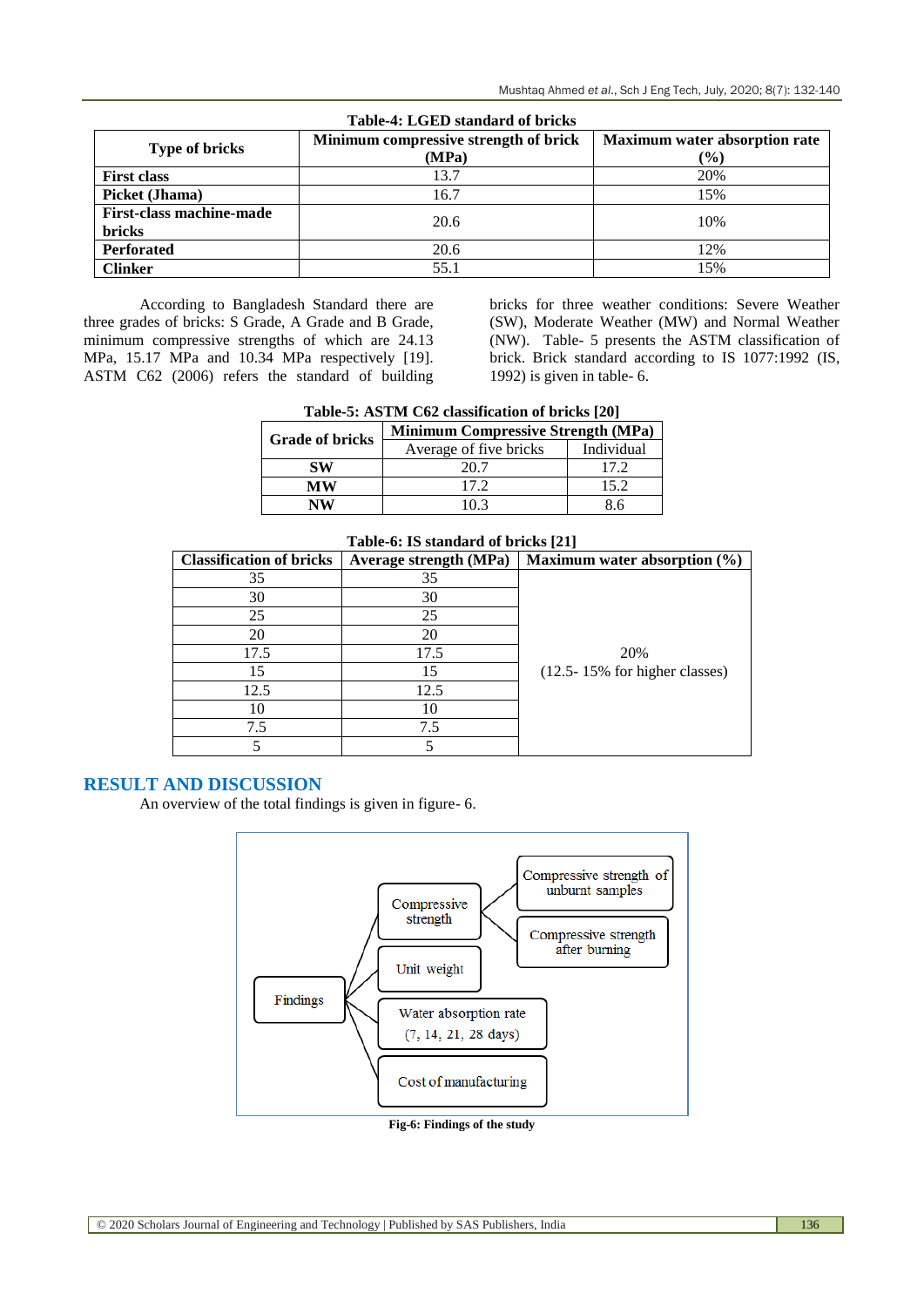## **Compressive strength and unit weight**

Table- 7 shows the comparison of compressive strengths of burnt and unburnt type- 1 bricks and their unit weights. As predicted, the compressive strength as well as the unit weight for both burnt and unburnt type1 bricks decreases gradually with the increase of the percentage of saw dust. The strength of burnt bricks is lesser than the unburnt bricks, but the variation of strengths are not as high as anticipated.

| Mix Ratio no. | Compressive strength (MPa) |              | Unit weight $(kg/m^3)$ |  |
|---------------|----------------------------|--------------|------------------------|--|
|               | <b>Unburnt</b>             | <b>Burnt</b> |                        |  |
|               | 11.65                      | 11.01        | 1327                   |  |
|               | 8.65                       | 7.57         | 1243                   |  |
|               | 7.07                       | 6.97         | 1230                   |  |
|               | 5.57                       | 4.57         | 1153                   |  |
|               | 3.18                       | 3.15         | 129                    |  |

**Table-7: Comparative compressive strength and unit weight of burnt and unburnt type-1 bricks**

Table- 7 shows that the compressive strength of Ratio- 1 satisfies the ASTM C62 (minimum- 10.3 MPa), BDS 208:2009 (minimum- 10.7 MPa) and IS 1077 (minimum- 5 MPa) standards. Ratios- 2, 3 and 4 satisfy the IS 1077 standard. Generally, unit weight of bricks varies from  $1500 - 2000$  Kg/m<sup>3</sup>. The result reveals that type- 1 saw dust brick is lighter than the normal clay brick.

Table- 8 shows the comparative strength of burnt and unburnt type- 2 bricks and the relative unit weights. Type- 2 bricks do not follow proper pattern of increasing or decreasing the strength and unit weight as was seen for type- 1.

**Table-8: Comparative compressive strength and unit weight of burnt and unburnt type- 2 bricks**

|               | Compressive strength (MPa) |              | Unit weight $(kg/m3)$ |  |
|---------------|----------------------------|--------------|-----------------------|--|
| Mix Ratio no. | <b>Unburnt</b>             | <b>Burnt</b> |                       |  |
| 6             | 3.16                       | 3.08         | 1250                  |  |
|               | 3.28                       | 2.42         | 1292                  |  |
| 8             | 1.85                       | 1.56         | 1313                  |  |
| 9             | 2.06                       | 1.56         | 1328                  |  |
| 10            | 2.42                       | 1.98         | 1344                  |  |
| 11            | 3.71                       | 3.21         | 1380                  |  |
| 12            | 7.29                       | 5.14         | 1406                  |  |
| 13            | 6.14                       | 5.85         | 1391                  |  |
| 14            | 6.86                       | 5.00         | 1359                  |  |
| 15            | 10.93                      | 7.57         | 1505                  |  |
| 16            | 10.29                      | 10.15        | 1547                  |  |

For Ratio- 6 to 11 the unit weight of type- 2 bricks is lesser than the unit weight of normal clay bricks, but the strength does not satisfy the standard. Strength of saw dust bricks satisfy IS- 1077 standard in case of ratios- 12 to 16. Finally, ratios 15 and 16 satisfy ASTM C62, BDS 208:2009 and IS- 1077 standards, but the unit weight is nearly like minimum unit weight of normal clay bricks. From the table- 8 it was also observed that the strength of type- 2 burnt bricks is lesser than the unburnt bricks, although there are no massive differences.

Depending upon strength, ratio- 1 was found the best (11.65 MPa and 11.01 MPa for unburnt and burnt bricks respectively) and the worst was ratio- 8 (1.85 MPa and 1.56 MPa for unburnt and burnt bricks respectively).

Considering the weight of conventional clay brick is approximately 3 kg and thus unit weight is 1562.5  $kg/m<sup>3</sup>$ , the result shows that the unit weights of saw dust bricks were reduced by  $2 - 42.8\%$ , depending on different mixed ratios.

It was observed during compressive strength test that saw dust bricks were not failed suddenly; rather they were squeezed shortly before failure. So, saw dust bricks can absorb certain shock and they are not as brittle as conventional clay bricks.

### **Water absorption rate**

The water absorption rate varies for different mix ratios. Figures- 7 and 8 show the water absorption rate of type- 1 and type- 2 saw dust bricks after 7, 14, 21 and 28 days respectively.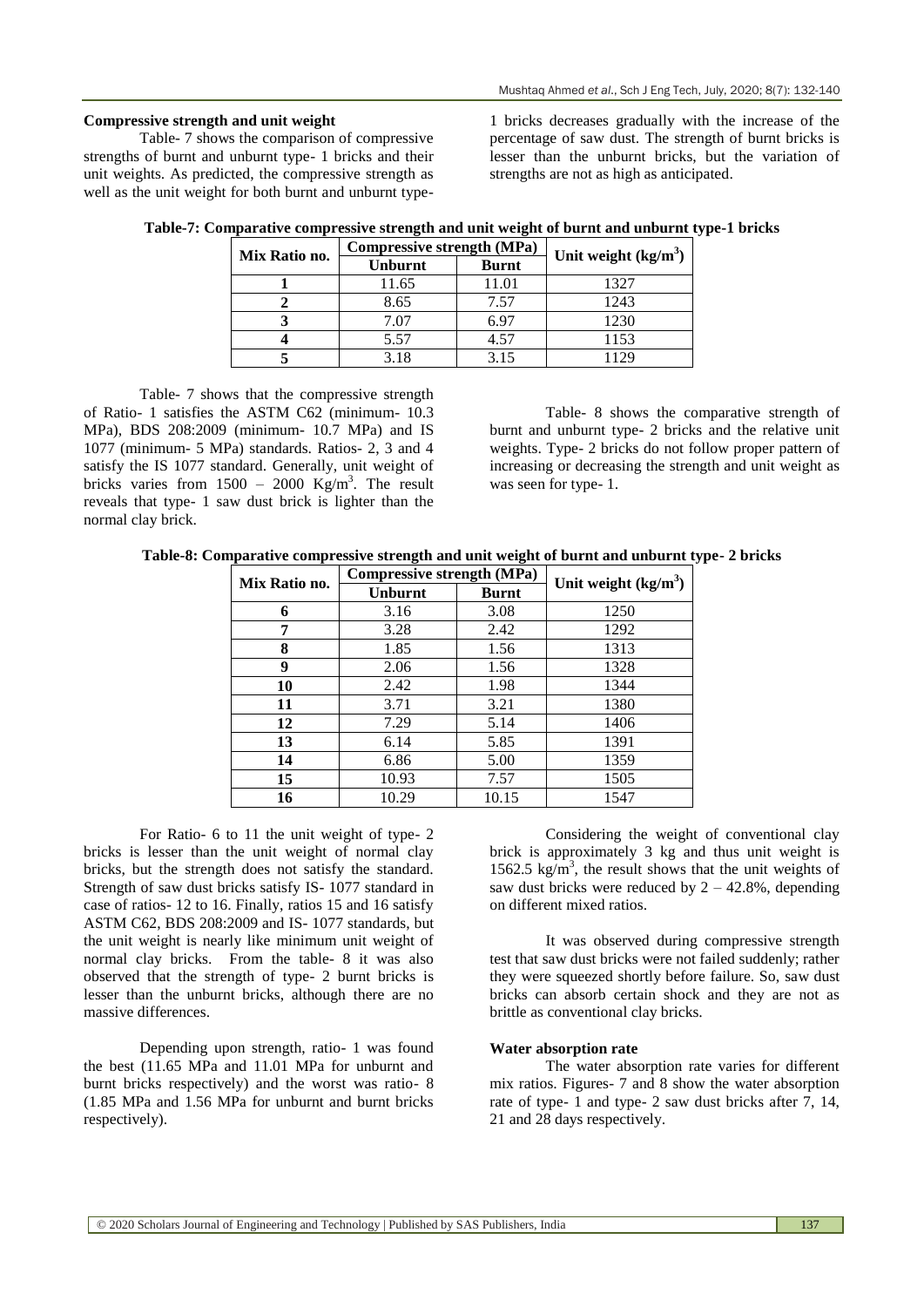

**Fig-7: Comparative water absorption rate for type- 1 bricks**



**Fig- 8: Comparative water absorption rate for type- 2 bricks**

The water absorption rate of saw dust bricks varies from 0.42% to 5.99% where the absorption rate of conventional clay bricks varies from 15% to 20% [23]. The experiment indicates that the water absorption rate of saw dust brick is significantly lower. Among 16 different ratios, ratio- 3 shows the lowest absorption rate and ratio- 5 shows the highest. No specific pattern was observed in case of water absorption rate for different mix ratios.

Saw dust bricks were kept under water in curing tank for 28 days. After that some of them were kept in normal weather of laboratory for a long period. But no visible decomposition was observed.

#### **Material cost**

For calculation of material cost of saw dust bricks local market prices (Sylhet region) for year 2019 were considered. Figure- 9 shows the material cost of all ratios in US Dollar (1 USD = 84.73 BDT on  $01/12/19$ ). The cost for ratios- 1 to 5 is in decreasing order and from ratios- 6 to 16 is in increasing order.

The maximum and minimum cost of saw dust bricks were 0.152 and 0.057 USD respectively. Average wholesale price of conventional bricks at local market was found 0.128 USD. So, except for ratio- 1, prices of saw dust bricks were less than conventional clay bricks.



**Fig-9: Material cost for bricks**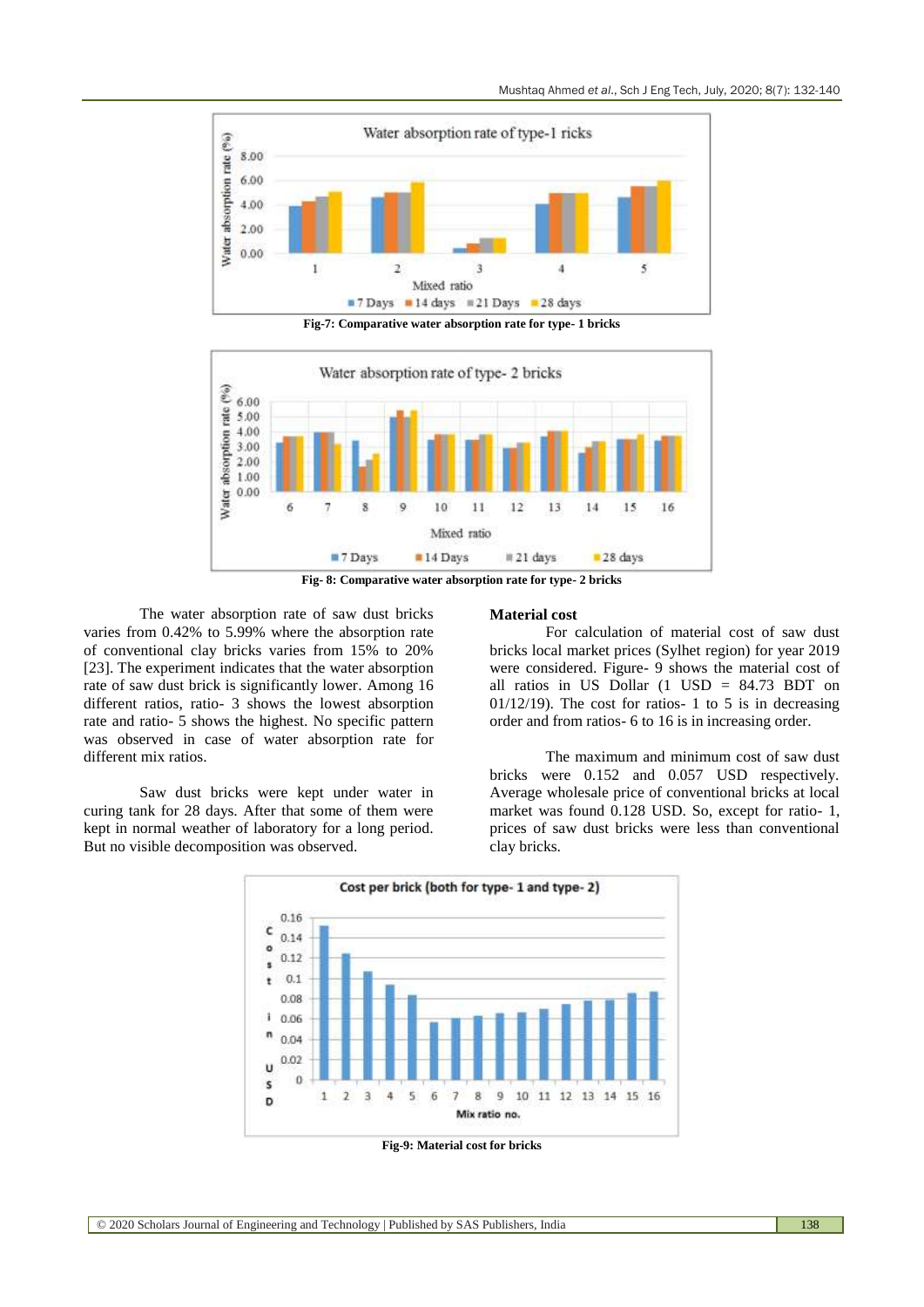standards. Table- 9 gives an overview on their different

# **CONCLUSIONS**

Compressive strengths of 9 (out of 16) mix ratios were found satisfactory according to different

| Mix ratio<br>nos.       | Ratio<br>(cement: saw<br>dust: sand) | Table-9: The ratios which satisfied the standards<br><b>Compressive</b><br>strength of unburnt<br>bricks that satisfied | Unit weight<br>$(Kg/m^3)$            | Water<br>absorption rate<br>(%) | <b>Cost comparison</b>          |
|-------------------------|--------------------------------------|-------------------------------------------------------------------------------------------------------------------------|--------------------------------------|---------------------------------|---------------------------------|
|                         |                                      | standards:                                                                                                              | Less than clay                       |                                 | As clay bricks                  |
| 1                       | 1:1:0                                | ASTM, IS, BDS                                                                                                           | <b>bricks</b>                        |                                 |                                 |
| $\mathbf{2}$            | 1:1.5:0                              | IS and ASTM (for<br>individual brick)                                                                                   | Less than clay<br>bricks             |                                 | less than clay<br>bricks        |
| 3                       | 1:2:0                                | <b>IS</b>                                                                                                               | Less than clay<br><b>bricks</b>      |                                 | less than clay<br><b>bricks</b> |
| $\overline{\mathbf{4}}$ | 1:2.5:0                              | IS                                                                                                                      | Less than clay<br>bricks             | Below 6%,                       | less than clay<br>bricks        |
| 12                      | 1:1.9:1.4                            | <b>IS</b>                                                                                                               | Less than clay<br><b>bricks</b>      | which is much<br>less than clay | less than clay<br>bricks        |
| 13                      | 1:1.8:1.3                            | <b>IS</b>                                                                                                               | Less than clay<br><b>bricks</b>      | bricks                          | less than clay<br><b>bricks</b> |
| 14                      | 1:1.7:1.3                            | IS                                                                                                                      | Less than clay<br>bricks             |                                 | less than clay<br>bricks        |
| 15                      | 1:1.3:1.3                            | ASTM, IS, BDS                                                                                                           | Like minimum<br>value of clay bricks |                                 | less than clay<br>bricks        |
| 16                      | 1:1:1.5                              | ASTM, IS, BDS                                                                                                           | Like minimum<br>value of clay bricks |                                 | less than clay<br>bricks        |

**Table-9: The ratios which satisfied the standards**

acceptable properties.

It is seen that bricks of ratios- 1, 15 and 16 satisfy all the standards for strength, although bricks of ratios- 15 and 16 are not lighter than clay bricks. They absorb water much less clay bricks and their costs are also similar or less than clay bricks. Bricks of ratios- 2, 3, 4, 12, 13 and 14 have less compressive strength, but satisfactory according to IS standard. They are lighter and cheaper than clay bricks; absorb water much less than clay bricks.

# **According to the study, it can be concluded that**

- Saw dust bricks have satisfactory compressive strength. So, these bricks can be used for non-load bearing walls or lightly loaded other members.
- Compressive strength of saw dust bricks varies for different mix ratios. It decreases with the increase of saw dust.
- There were no significant differences between the strengths of burnt and unburnt saw dust bricks.
- Saw dust bricks with satisfactory compressive strength are usually lighter than clay bricks. So, use of these bricks in building can reduce the dead load.
- Water absorption capacity of saw dust bricks are much less than clay bricks. These bricks will absorb less moisture if are used in building. It can reduce possibility of damping, as well as increasing extra dead load. Cost of saw dust bricks is similar or less than clay bricks.
- Use of saw dust bricks can reduce air pollution and depletion of fertile topsoil. On the other hand, it is a way of saw dust waste management.
- Further study can be conducted on long term durability of saw dust bricks.

# **ACKNOWLEDGEMENT**

The research was funded by the SUST Research Centre of Shahjalal University of Science and Technology, Sylhet, Bangladesh.

### **REFERENCES**

1. The History of Bricks and Brickmaking. The Brick Directory. 2019. [cited 2019 Apr 25]. Available from:

http://brickdirectory.co.uk/html/brick\_history.html.

- 2. Rodriguez J. 5 types of materials used for bricks. The Balance Small Business [Internet]. 01: 2019. [Cited 2019 Apr 25]. Available from: https://www.thebalancesmb.com/bricks-types-usesand-advantages-844819.
- 3. Darain KM, Rahman AB, Ahsan A, Islam AB, Yusuf B. Brick manufacturing practice in Bangladesh: A review of energy efficacy and air pollution scenarios. Journal of Hydrology and Environment Research. 2013;1(1):60.
- 4. Begum BA, Biswas SK, Markwitz A, Hopke PK. Identification of sources of fine and coarse particulate matter in Dhaka, Bangladesh. Aerosol and Air Quality Research. 2010;10(4):345-53.